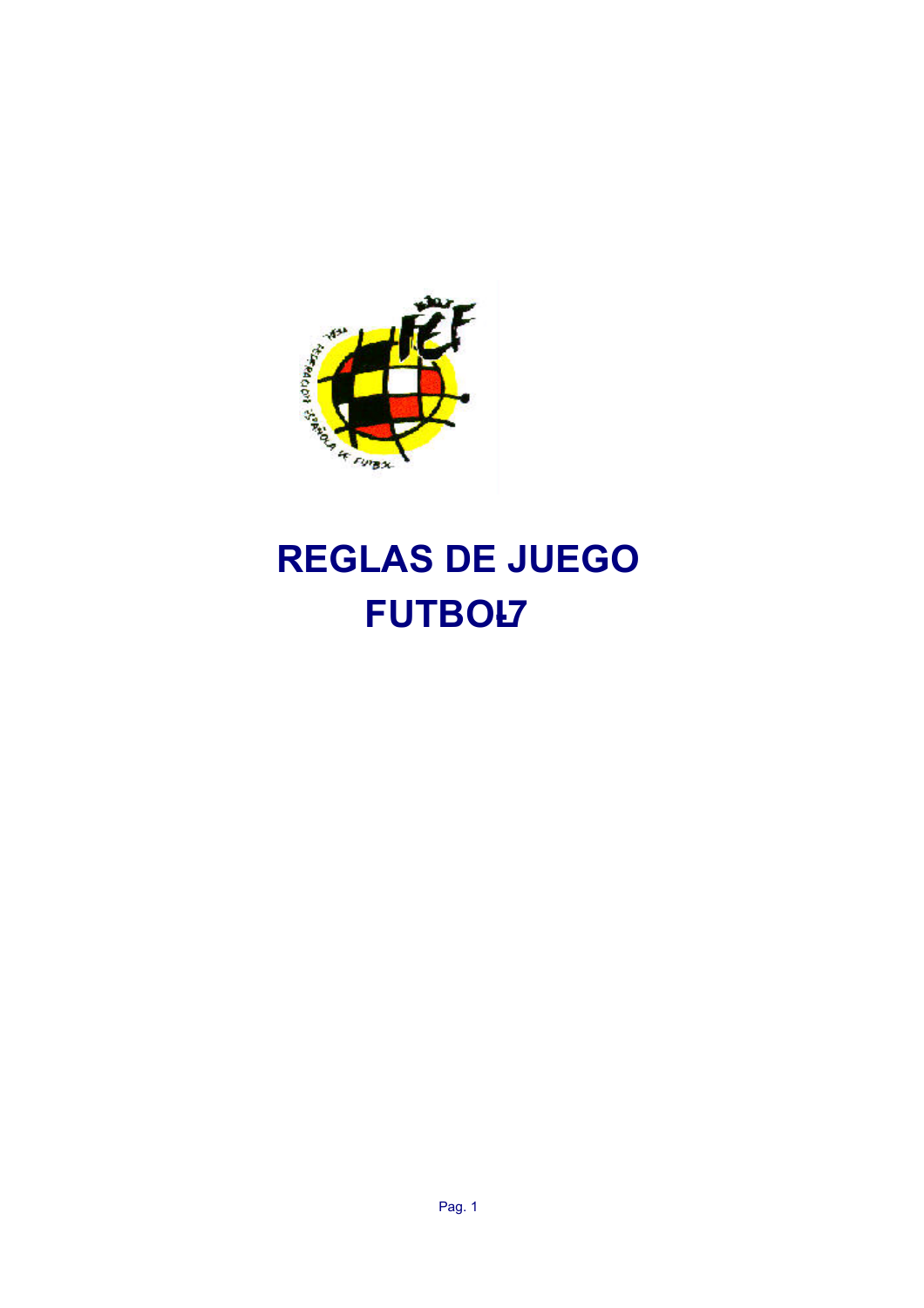## **Indice**

|                         | REGLA I EL TERRENO DE JUEGO       |
|-------------------------|-----------------------------------|
| REGLA II EL BALON       |                                   |
|                         | REGLA III MUMERO DE JUGADORES     |
|                         | REGLA IV FOUIPO DE LOS JUGADORES  |
| REGLA V ARBITRO         |                                   |
|                         | REGLA VI AUXILIAR DE MESA         |
|                         | REGLA VII DURACION DEL PARTIDO    |
|                         | REGLA VIII SAQUE DE SALIDA        |
| REGLA IX                | BALON EN JUEGO O FUERA DE JUEGO   |
|                         | REGLA X TANTO MARCADO             |
|                         | REGLA XI FUERA DE JUEGO           |
|                         | REGLA XII FALTAS E INCORRECCIONES |
| REGLA XIII TIROS LIBRES |                                   |
| REGLA XIV               | <b>PENALTY</b>                    |
|                         | REGLA XV SAQUE DE BANDA           |
|                         | REGLA XVI SAQUE DE META           |

REGLA XVII SAQUE DE ESQUINA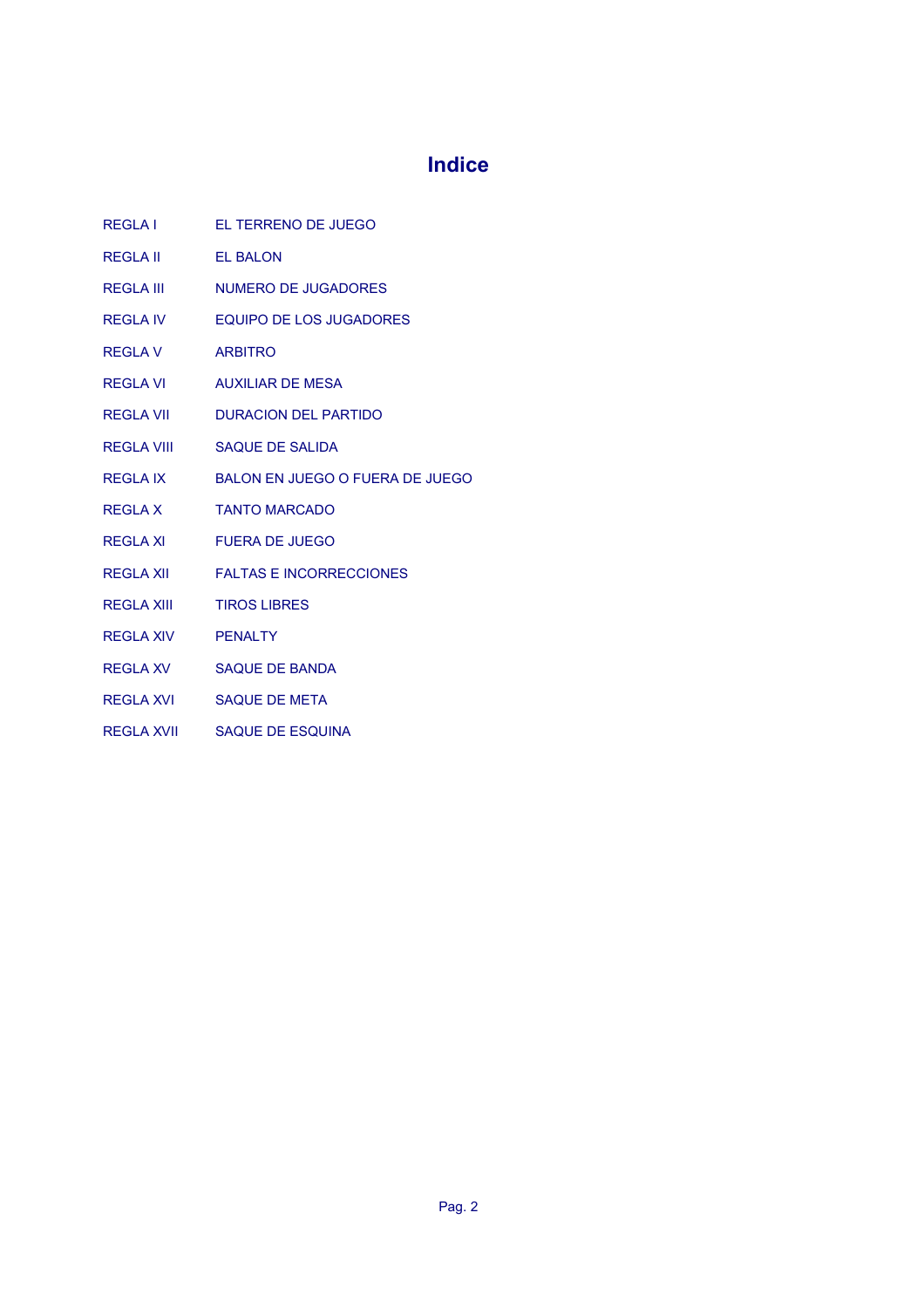## **REGLA1**

## **Terreno de Juego**

El terreno de juego y sus características se determinan con arreglo al plano de la página anterior.

#### **Dimensiones**

El campo de juego será un rectángulo de una longitud máxima de 65 metros y mínima de 50 metros, y de una anchura no mayor de 45 metros ni menor de 30.

#### **Modo de marcarlo**

El campo de juego se marcará, conforme al plano, con líneas visibles de un ancho no mayor de 12 centímetros; de las líneas que lo limitan, las más largas se llaman líneas de banda y las más cortas líneas de meta. En cada esquina del campo se colocará una banderola cuya asta, que no será puntiaguda, tendrá una altura de 1 metro por lo menos; podrá colocarse una banderola similar a cada lado del terreno, a la altura de la línea de medio campo, separada por lo menos 1 metro de la línea de banda. Se trazará una línea medianera a través de la anchura del terreno. El centro del campo estará visiblemente marcado por un punto, alrededor del cual se trazará una circunferencia de 6 metros de radio.

#### Area de meta

En cada extremidad del terreno y distanciadas 3 metros de cada poste del marco, se marcarán dos líneas perpendiculares a la línea de meta, que se adentrarán en el terreno sobre una longitud de 3 metros y que se unirán en sus extremos mediante otra línea, paralela a la de meta. Cada uno de los espacios delimitados por dichas líneas y la de meta se denominarán área de meta.

#### Area de penalty

En cada extremidad del terreno y a 9 metros de distancia de cada poste del marco, se trazarán dos líneas perpendiculares a la línea de meta, las cuales se extendenderán por el interior del terreno en una longitud de 9 metros y se unirán en sus extremos por otra, paralela a la línea de meta. La superficie comprendida entre estas líneas y la de meta se llamará área de penalty. Sobre la línea paralela a la portería a la distancia de 9 metros y en su centro se marcará de forma visible un punto. que será donde deberá situarse el balón para la ejecución del penalty. Tomando como centro los puntos de penalti, se trazará al exterior de cada área de penalty un arco de circunferencia de 6 metros de radio

#### Zona de fuera de juego y línea de campo atrás

En cada extremidad del terreno de juego y adentrándose 12 metros desde la línea de meta, se trazará una línea paralela a esta que unirá las dos líneas de bandas. La superficie comprendida entre esta línea y la de meta se llamará zona de fuera de juego. La línea marcada a 12 metros será la que delimite la posibilidad de jugar el balón para atrás.

#### Area de esquina

Con un radio de 0,6 metros, medido desde cada banderola de esquina, se marcarán cuatro arcos de circunferencia en la parte interior del terreno.

#### Los marcos

En el centro de cada línea de meta se colocarán los marcos, que estarán formados por dos postes verticales, equidistantes de las banderolas de esquina, separados 6 metros entre si (medida interior) y unidos en sus extremos por un larquero horizontal cuyo borde inferior estará a 2 metros del suelo. La achura y el grueso de los postes y del larquero transversal no podrá exceder de 12 centímetros. Los postes y el larguero transversal deberán tener el mismo ancho.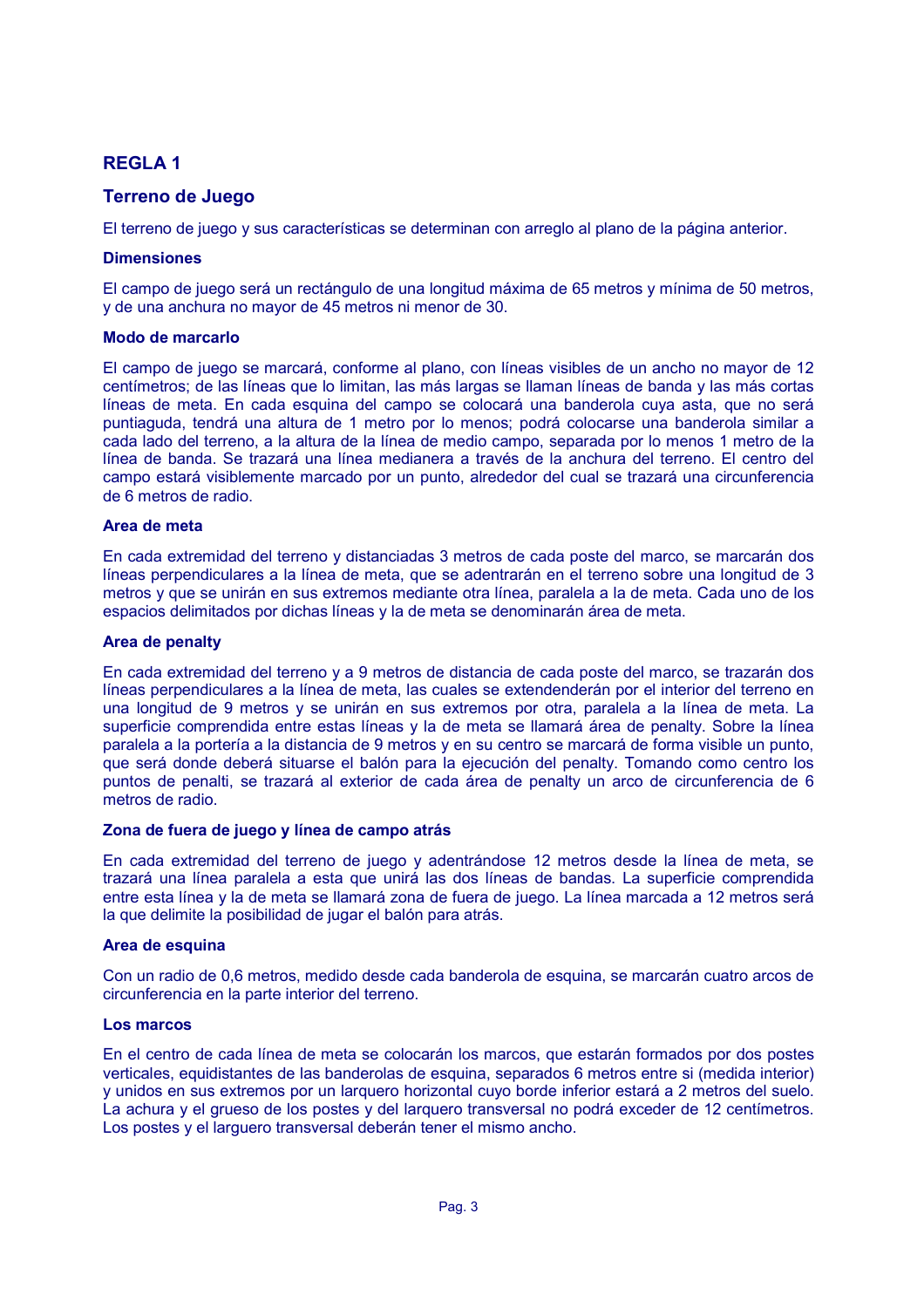Podrán ponerse redes enganchadas a los postes, al larguero y al suelo por detrás de los marcos, debiendo estar sujetas en forma conveniente y colocadas de manera que no estorben al quardameta.

## **Regla II**

## **FI Balón**

El balón será esférico; su cubierta ha de ser de cuero o de otro material aprobado. En su confección, no se empleará ningún material que pueda constituir un peligro para los jugadores.

El balón tendrá una circunferencia de 66 centímetros como máximo y 62 centímetros como mínimo y su peso, al comienzo del partido, no será mayor de 390 ni menos de 340 gramos.

El balón no puede ser cambiado durante el partido sin autorización del árbitro.

## **Regla III**

#### Número de Jugadores

El partido será jugado por dos equipos compuestos cada uno por no más de 7 jugadores, de los cuales uno jugará como guardameta.

Cada equipo iniciará el partido, al menos, con 5 jugadores, pudiéndose incorporar posteriormente los restantes.

Se inscribirán en acta un máximo de 12 jugadores. Una vez comenzado el partido podrán realizarse cuantas sustituciones se deseen, siempre que se realicen de forma reglamentaria. Los jugadores sustituidos pueden volver al juego cuantas veces se considere conveniente.

Cuando, durante el desarrollo del partido, un equipo, por la circunstancia que sea, incluidas las expulsiones temporales, quedara con menos de 5 jugadores sobre el terreno de juego, el árbitro dará por finalizado dicho partido con derrota del equipo sancionado con el resultado de tres a cero

Cualquiera de los otros jugadores podrá cambiar su puesto con el guardameta siempre que el árbitro haya sido previamente informado y siempre que el cambio sea efectuado durante una detención del juego.

Cuando un guardameta o cualquier otro jugador tenga que ser reemplazado por un sustituto, deben observarse las condiciones siguientes:

- a. El árbitro debe ser informado de la sustitución propuesta:
- b. El sustituto no puede entrar en el terreno de juego hasta que el jugador, al cual está reemplazando, lo haya abandonado, y el sustituto sólo entrará al terreno de juego después de haber recibido la señal del árbitro.
- c. Deberá entrar en el terreno de juego por la línea de medio campo y no será necesario parar el juego, salvo para el guardameta.
- d. Un sustituto queda sometido a la autoridad y jurisdicción del árbitro, sea llamado o no a participar en el juego.
- e. La sustitución se completa cuando el sustituto entra al terreno de juego, momento en el cual se convierte en jugador, mientras que el jugador a quien reemplaza cesa de serlo.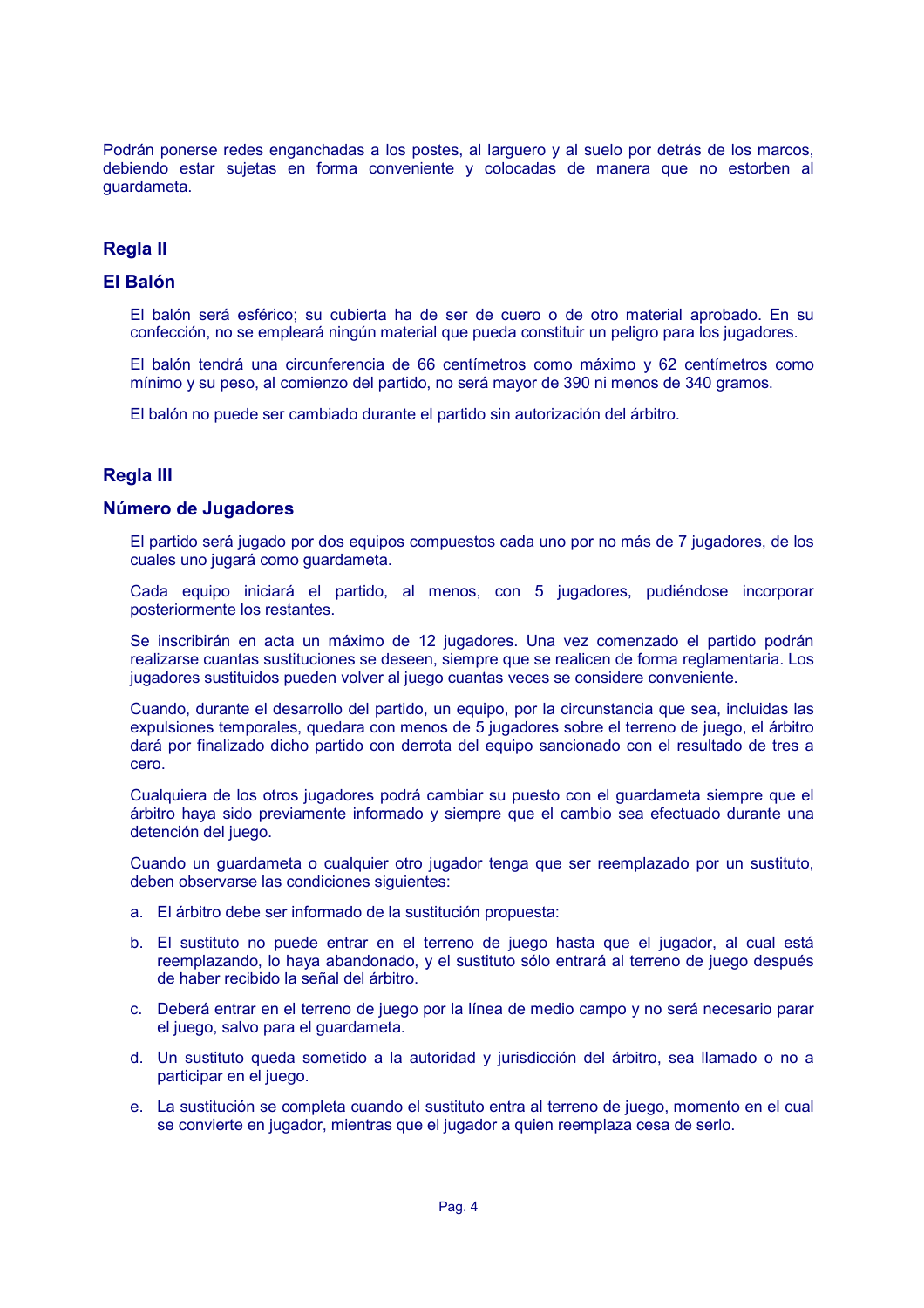#### Sanción

El juego no será interrumpido por una infracción del párrafo 5. Los jugadores infractores serán sancionados inmediatamente después de que el balón está fuera del juego.

Si un sustituto entra en el terreno de juego sin la autorización del árbitro, el juego deberá ser detenido. El sustituto será amonestado y alejado del terreno de juego o expulsado, según sean las circunstancias. El partido será reanudado con un balón a tierra desde el lugar donde se encontraba el balón cuando se interrumpió el partido a menos que se hubiera encontrado en el área de meta en ese momento, en cuyo caso deberá ser botado en la parte de la línea del área de meta paralela a la línea de meta, en el lugar cercano a donde se encontraba el balón cuando se detuvo el encuentro.

Por cualquier otra infracción de esta Regla, el jugador infractor debe ser amonestado, y si el árbitro detuviese el juego para hacer la amonestación, debe ser reanudado por medio de un tiro libre indirecto que sacará un jugador del equipo oponente al del infractor, desde el lugar donde el balón se encontraba en el momento en que el juego fue detenido, sujeto a las condiciones predominantes impuestas en la Regla XIII.

Si el Reglamento de una competición indica que los nombres de los sustitutos deben ser dados al árbitro antes del comienzo del partido, el hecho de no indicarlos significará que no se permitirán sustitutos.

#### **Regla IV**

#### Equipo de los jugadores

El equipo básico obligatorio de un jugador consistirá en un jersey, pantalón, medias, espinilleras y calzado.

Un jugador no podrá llevar ningún objeto que sea peligroso para los otros jugadores.

Las espinilleras deberán estar cubiertas completamente por las medias, estar hechas de un material apropiado (goma, plástico, poliuretano o substancia similar) debiendo procurar un grado razonable de protección.

El guardameta deberá emplear colores que lo distingan de los otros jugadores y del árbitro.

#### **Sanción**

El árbitro excluirá del campo de juego a cualquier jugador que quebrante esta regla para que ponga en orden su equipo o alguna pieza faltante del mismo en la siguiente ocasión en que el balón cese de estar en juego, a menos que para ese momento el jugador ya haya corregido su equipo. El juego deberá suspenderse inmediatamente por una infracción de esta Regla. Cualquier jugador que sea excluido para que ponga en orden su equipo, o para que lo complete, solo podrá volver al campo de juego después de haberse presentado el árbitro, quien tendrá que cerciorase personalmente de que el equipo de dicho jugador esté en orden. El jugador podrá ingresar al campo de juego sólo cuando la pelota hava cesado de estar en juego.

#### **Regla V**

#### **Arbitro**

Un árbitro deberá ser designado para dirigir cada partido. Su competencia y el ejercicio de sus poderes, otorgados por las Reglas de Juego, empezarán en el momento en que entra en el terreno de juego.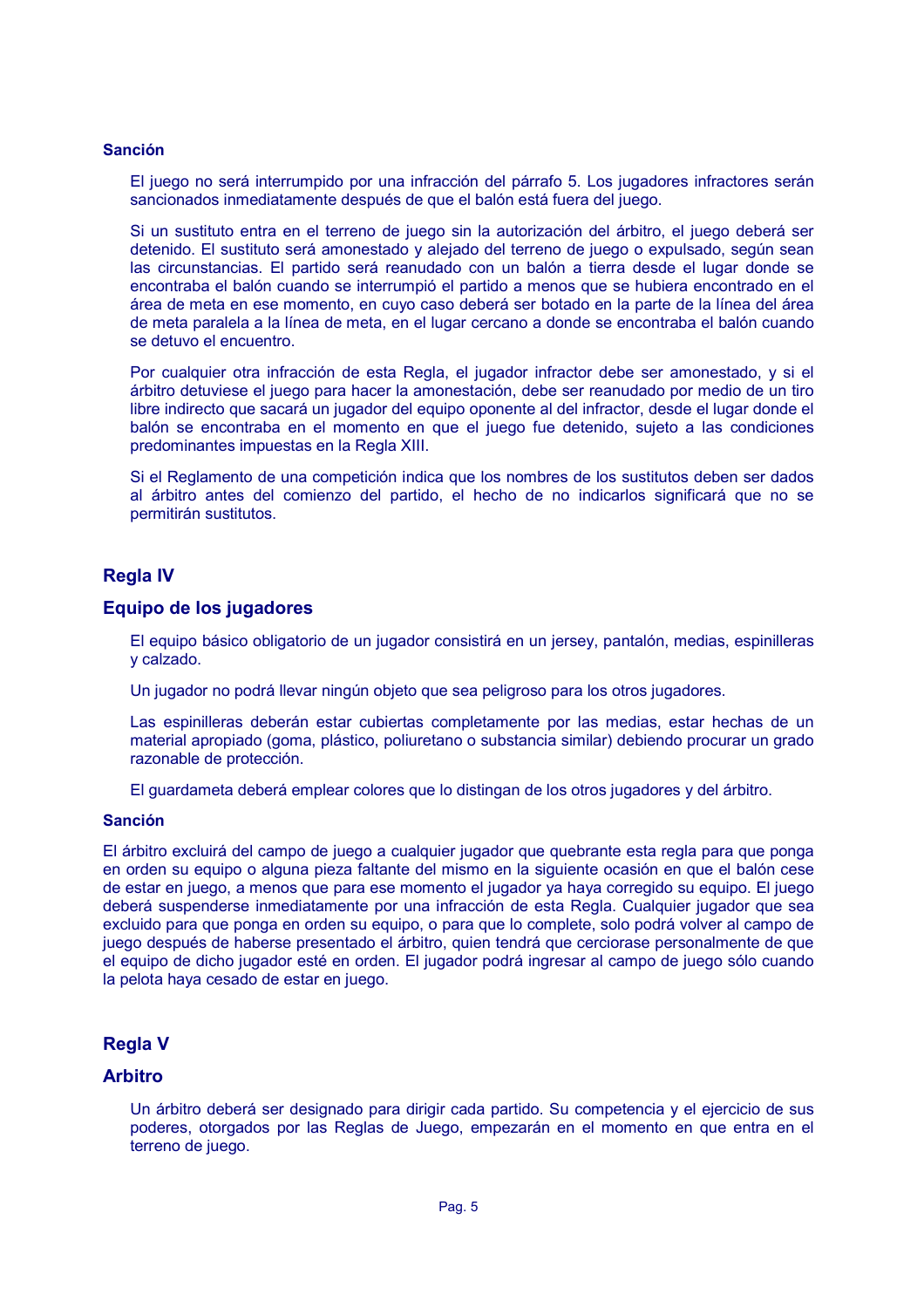Su facultad de sancionar se extenderá a las infracciones cometidas durante una suspensión temporal del juego y cuando el balón está fuera del juego.

Dado el carácter formativo de los participantes, será función principal del árbitro fomentar el espíritu de juego, colaborando así en la educación del jugador hacia actitudes deportivas, llegando incluso (en la medida que el desarrollo del partido lo permita) a explicar sus decisiones a aquellos. Su decisión de hecho en relación con el juego deberá ser definitiva, en tanto que se refiera al resultado del juego.

El árbitro:

- a) Aplicará las reglas.
- b) Se abstendrá de castigar en aquellos casos en que si lo hiciera, estimase que favorecería al bando que cometió la falta.
- c) Tomará nota de las incidencias, ejercerá las funciones cronometrador y cuidará de que el partido tenga la duración reglamentaria o convenida, añadiendo las pérdidas de tiempo motivadas por accidente o cualquier otra causa.
- d) Tendrá poder discrecional para parar el juego cuando se comentan infracciones de las reglas, para interrumpir o suspender definitivamente el partido cuando lo estime necesario a causa de los elementos, de la intervención de los espectadores o por otros motivos. En tales casos, hará llegar un informe detallado de los hechos al organismo competente, en forma y plazo determinados por los Reglamentos de la Federación bajo cuya jurisdicción se juegue el partido.
- e) A partir del momento en que entre en el terreno de juego, amonestará y mostrará la tarjeta amarilla a cualquier jugador que observe una conducta incorrecta o indigna, llegando incluso a expulsarle temporalmente (2 minutos) si la falta es considerada leve. En tal caso, el arbitro comunicará el nombre del culpable al organismo competente, en la forma y plazo estipulados en los Reglamentos de la Federación bajo cuya jurisdicción se celebre el partido. Para que los informes del árbitro puedan considerarse hechos, deberán enviarse por correo ordinario.
- f) No permitirá que nadie, fuera de los jugadores, penetre en el terreno de juego sin su autorización.
- g) Interrumpirá el juego si estima que algún jugador ha sufrido una lesión de importancia, lo hará transportar fuera del campo tan pronto como sea posible y reanudará inmediatamente el partido. Si un jugador se lesiona levemente, no se detendrá el juego hasta que el balón haya dejado de estar en juego. El jugador que esté en condiciones de llegar por si mismo hasta la línea de meta o de banda no podrá recibir cuidados sobre el terreno de juego.
- h) Expulsará del terreno de juego y mostrará la tarjeta roja a todo jugador que, en su opinión, sea culpable de conducta violenta, de juego brusco, de utilizar un lenguaje soez o injurioso, o si persiste en observar una conducta incorrecta después de haber recibido una amonestación, o expulsión temporal.
- i) Dará la señal de reanudar el juego después de toda detención.
- j) Decidirá si el balón dispuesto para un partido responde a las exigencias de las Regla II.

## **Regla VI**

#### **Auxiliar de mesa**

Son funciones específicas del auxiliar de mesa:

Ejercer de delegado de campo.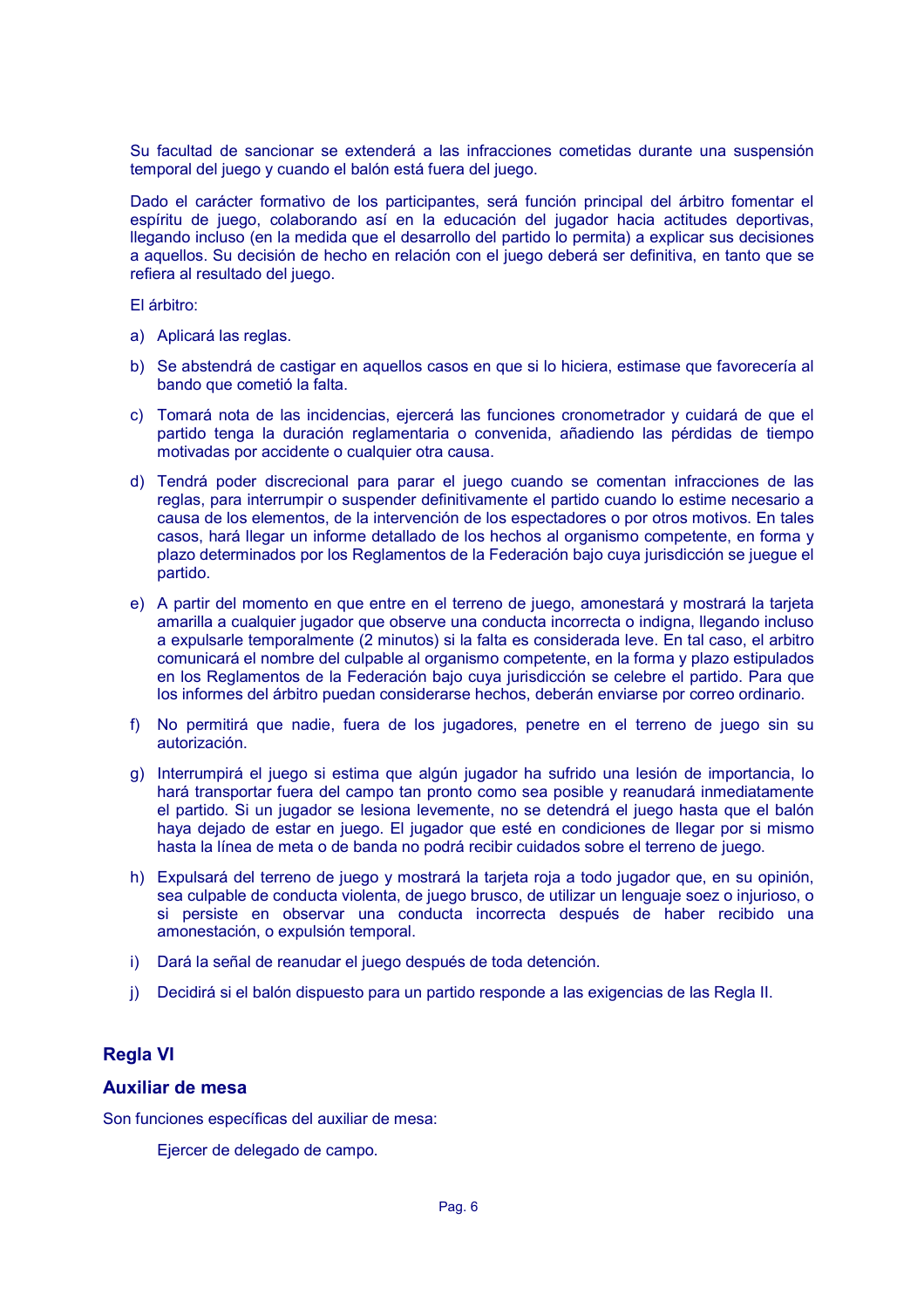Controlar y autorizar las sustituciones de jugadores que, a lo largo del partido, puedan producirse de acuerdo con lo establecido.

Poner en conocimiento del árbitro las incidencias o incumplimientos que, en relación con el apartado anterior, pudieran producirse.

Dar cuenta al árbitro de las incorrecciones que pudieran llevarse a efecto en los banquillos, en el área técnica o en la grada que pudieran tener consecuencias o reflejarse en el terreno de juego.

Colaborar con el colegiado en la redacción del acta del encuentro, cuidando de que queden reseñadas cuantas incidencias se havan observado.

Todas aquellas que le pudieran ser encomendadas o delegadas por el árbitro y que no sean de su exclusiva competencia.

## **Regla VII**

#### Duración del partido

El partido comprenderá dos tiempos iguales de 20 minutos cada uno, salvo acuerdo contrario, quedando entendido:

- a. que el arbitro deberá añadir a cada periodo el tiempo que estime que haya sido perdido a consecuencia de sustitución, de sacar del campo a los jugadores lesionados, pérdida de tiempo y otra causa.
- b. Que la duración de cada período deberá ser prolongada a fin de permitir la ejecución de un penalti.

El descanso entre los dos tiempos no podrá exceder de cinco minutos a menos que lo autorice el árbitro.

## **Regla VIII**

#### Saque de salida

al iniciarse el partido (saque de comienzo).

- a. La elección de campos y del saque de comienzo se sorteará mediante una moneda. El bando favorecido por la suerte tendrá el derecho de escoger, bien sea su campo o efectuar el saque de comienzo.
- b. Una señal del árbitro, el juego comenzará con un saque a balón parado, es decir, con un puntapié dado al balón colocado en tierra en el centro del terreno, en dirección al campo contrario. Todos los jugadores deberán estar situados en su propio campo y los del bando contrario a aquél que efectúa el saque de salida no podrán acercarse a menos de 6 metros del balón antes de que el sague haya sido ejecutado. El balón entrará en juego en el momento en que sea pateado y se mueva hacia delante. El jugador que ejecuta el saque de salida no podrá jugar de nuevo el balón antes de que ésta hava sido jugado o tocado por otro jugador.

Después de marcado un tanto. El juego se reanudará de la misma forma antes indicada, haciendo el saque de salida un jugador del bando contrario al que marcó el tanto.

Después del descanso. Los equipos cambiarán de campo el saque de salida lo efectuará un jugador del bando contrario al que hizo el saque de comienzo.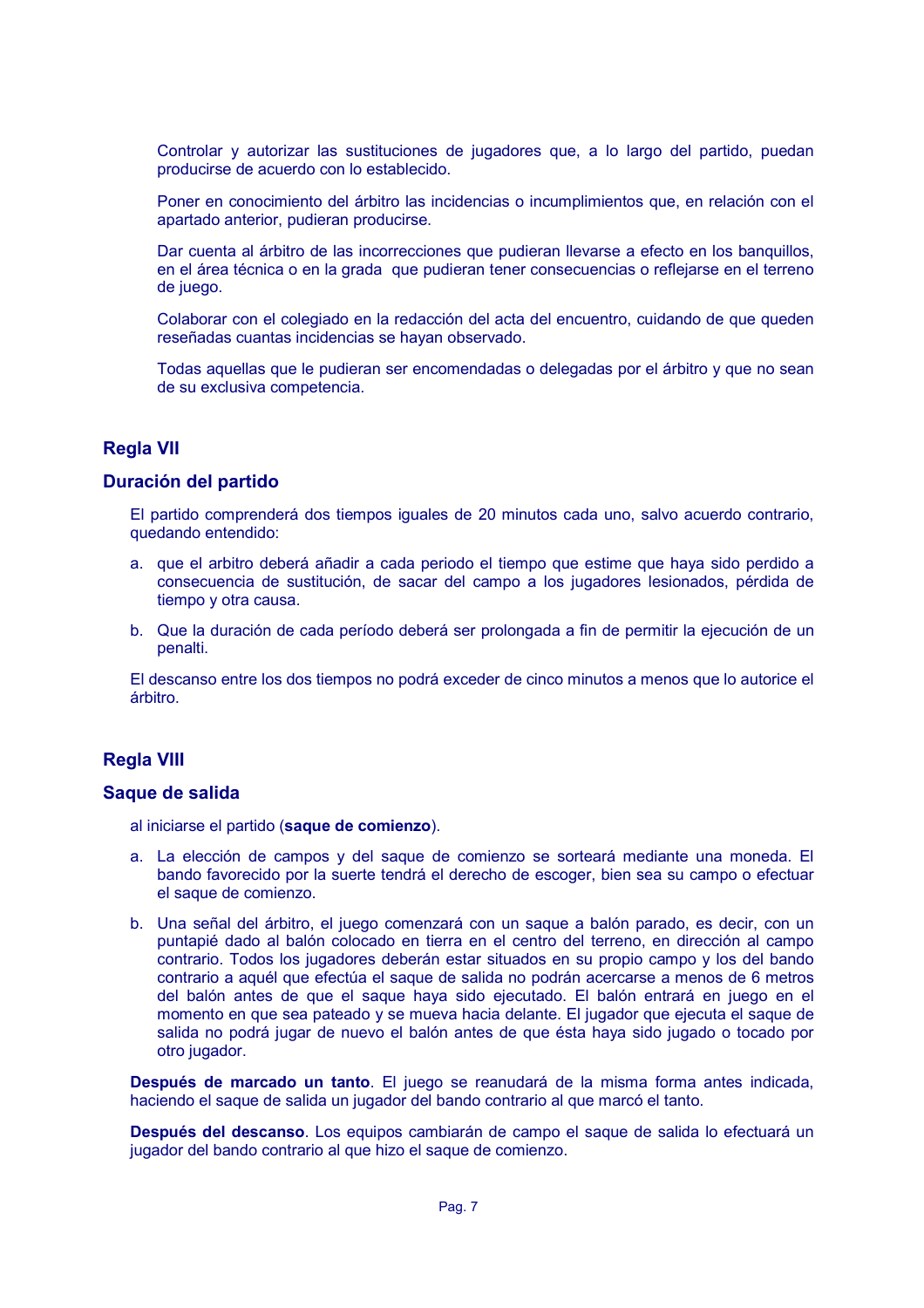Sanción: en caso de infracción de esta Regla, se repetirá el sague de salida, excepto si el jugador que hizo el saque volvió a jugar el balón antes de haber sido tocado o jugado por otro jugador; en este caso, se concederá al bando adversario un tiro libre indirecto en el sitio en que se cometió la falta, sujeta a las condiciones predominantes impuestas por la Regla XIII.

Si puede ganarse un tanto directamente de un saque de salida.

Después de les interrupciones temporales. Para reanudar el partido después de una interrupción temporal del juego provocada por una causa no indicada en alguna de las Reglas, siempre que el balón no haya traspasado una línea de banda o de meta inmediatamente antes de la interrupción, el árbitro dejará caer a tierra el balón en el sitio en que éste se encontraba en el momento de la interrupción, a menos que hubiera estado en ese momento en el área de meta. en cuyo caso el balón deberá ser botado sobre la parte de la línea de meta que se encuentra paralela a la línea de meta, en el punto más cercano al sitio donde se encontraba cuando el partido fue detenido. Se considerará en juego desde el momento en que haya tocado el suelo. Si el balón puesto en juego por el árbitro traspasa una línea de banda o de meta antes de haber sido tocado por un jugador, el árbitro echará nuevamente el balón a tierra. Ningún jugador podrá jugar el balón antes de que éste haya tocado el suelo. Si esta última disposición no fuese respetada, el árbitro repetirá el balón tierra.

## **Regla IX**

#### Balón en juego o fuera de juego

El balón está en fuera de juego:

- a. Cuando ha traspasado completamente una línea de banda de meta, ya sea por tierra o por aire:
- b. Cuando el juego ha sido detenido por el árbitro.

El balón está en juego en todo otro momento, desde el comienzo hasta el final del partido, incluso en los casos siguientes:

- a. si vuelve a juego de rebote del larguero o de los portes de los marcos o de las banderolas de esquina
- b. si vuelve al juego después de haber tocado al árbitro
- c. mientras que no se adopte una decisión sobre la supuesta infracción de las Reglas de Juego.

## **Regla X**

#### **Tanto marcado**

Salvo las excepciones previstas en estas Reglas, se ganará un tanto cuando el balón haya traspasado totalmente la línea de meta entre los postes y por debaio del larguero, sin que hava sido llevado, lanzado o intencionadamente golpeado con la mano o el brazo por cualquier jugador del equipo atacante, excepto en el caso de que lo haga el guardameta que se halle en su propia área de penalti.

El equipo que hava marcado el mayor número de tantos ganará el partido. Si no se hubiese marcado ningún tanto o si ambos han logrado igual número de ellos, el partido se considerará empatado.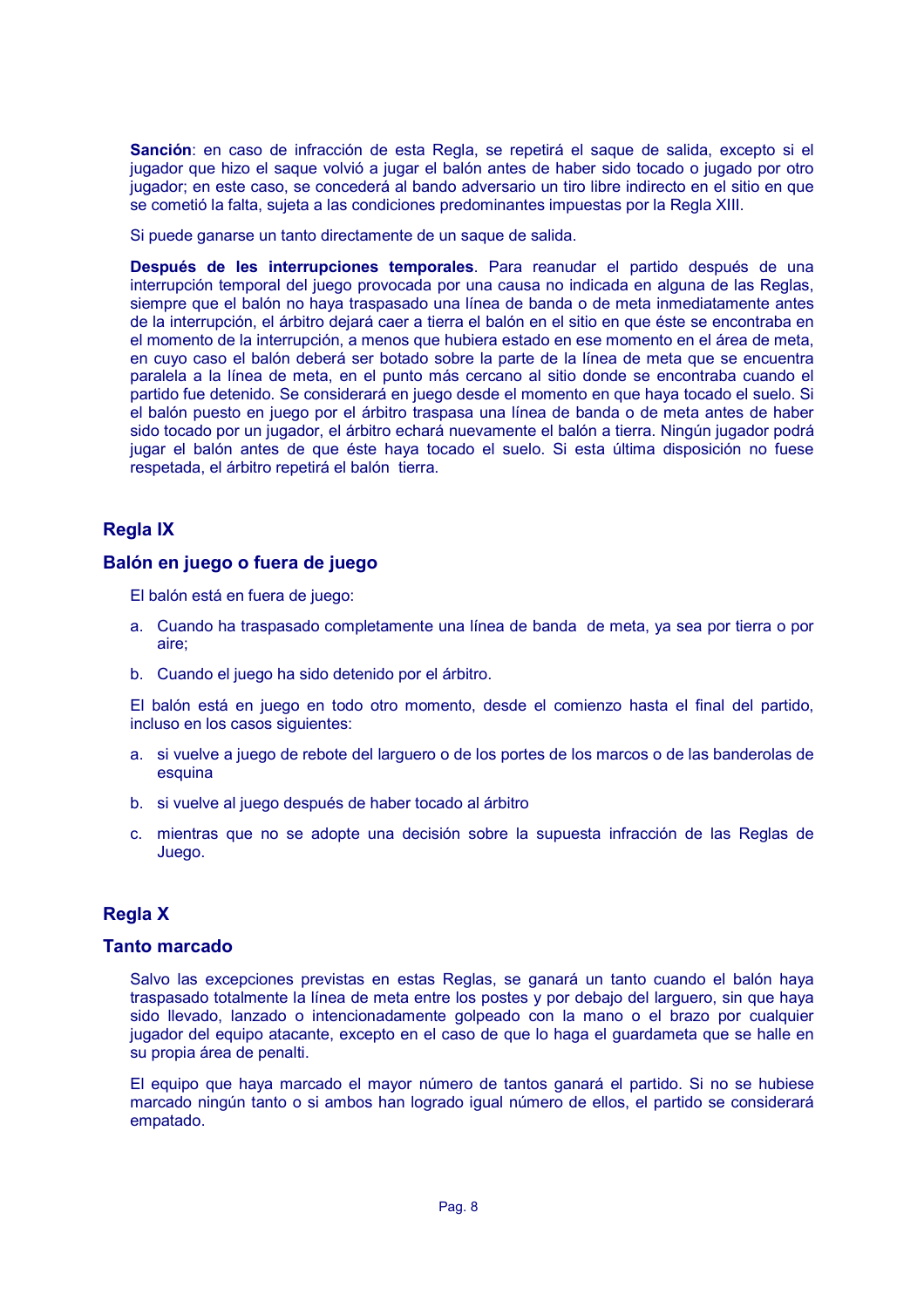## **Reglas XI**

#### **Fuera de Juego**

Un jugador está en posición de fuera de juego si encontrándose dentro de la Zona de 12 metros del equipo adversario, está más cerca de la línea de meta que el balón, salvo que no esté más cerca de la línea de meta contraria que dos de sus adversarios, por lo menos.

Un jugador solamente será declarado fuera de juego y sancionado por estar en posición de fuera de juego si, en el momento en que el balón toca o es jugado por un compañero, él está, según el árbitro:

- a. interfiriendo el juego o a un contrario o:
- b. tratado de sacar ventaja de esta posición

Un jugador no será declarado fuera de juego por el árbitro:

- a. simplemente por encontrarse en una posición de fuera de juego o:
- b. si recibe la pelota directamente de un saque de meta, saque de esquina o un saque de **banda**

Si un jugador es declarado fuera de juego, el árbitro deberá otorgar un tiro libre indirecto que será lanzado por un jugador del equipo contrario desde el lugar donde se cometió la falta, a menos que la infracción sea cometida por un jugador en el área de meta contraria. En este caso, el tiro libre podrá ser lanzado desde cualquier lugar dentro de aquella mitad del área de meta en la cual se cometió la falta.

## **Regla XII**

#### **Faltas e incorrecciones**

#### A. Tiros libres directos

Se concederá un tiro libre directo al equipo adversario si un jugador comete intencionadamente una de las nueve faltas siguientes:

Dar o intentar dar una patada a un adversario.

Poner la zancadilla a un contrario, es decir, hacerle caer o intentarlo, sea por medio de la pierna o agachándose delante o detrás de él.

- Saltar sobre un adversario.
- Cargar violenta o peligrosamente a un contrario.
- Cargar por detrás a un adversario que no hace obstrucción.
- Golpear o intentar golpear a un adversario o escupirlo.
- Sujetar a un adversario.
- Empujar a un contrario.

Jugar el balón, es decir, llevarlo, golpearlo o lanzarlo con la mano o el brazo (esta disposición no es aplicable al guardameta dentro de su propia área de penalty).

El libre directo se lanzará desde el sitio donde la falta fue cometida, a menos que la infracción haya sido cometida por un jugador en el área de meta contraria. En este caso, el tiro libre podrá ser lanzado de cualquier lugar de aquella mitad del área de meta en la cual se cometió la falta.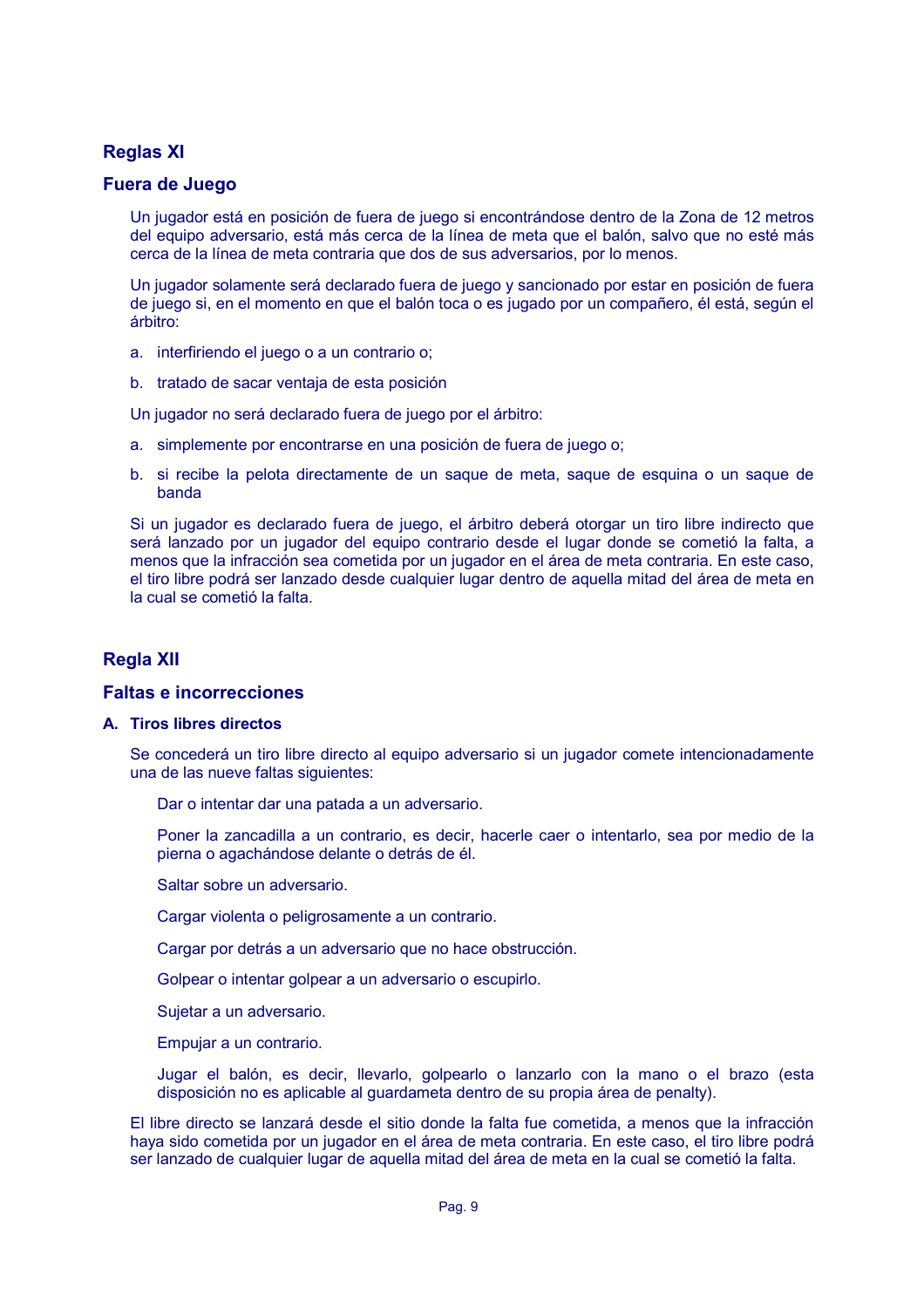#### **B.** Penalty

Si un jugador del equipo defensor comete intencionalmente dentro del área penalti una de las nueve faltas anteriormente indicadas, será castigado con un penalti.

Un penalti podrá ser concedido, cualquiera que sea la posición del balón en el momento de cometerse la falta, si ésta tuvo lugar dentro del área de penalti y siempre que el balón estuviera en iuego.

#### C. Tiro libre indirecto

Se concederá un tiro libre indirecto al equipo adversario si

1. un jugador comete una de las cuatro faltas siguientes:

jugar de una forma estimada peligrosa por el árbitro, por ejemplo, intentar dar una patada al balón cuando lo tiene el portero.

cargar lealmente, es decir, con el hombro, cuando el balón no está a distancia de juego de los jugadores interesados y estos no intentaban intervenir en el juego,

sin jugar el balón, obstruir intencionadamente a un adversario, es decir, correr entre éste y el balón o interponerse de manera que constituya un obstáculo para el contrario,

cargar al portero, dado que este:

- se halle en posesión de la pelota
- obstruva a un adversario
- esté fuera del área de meta

B. Siendo guardameta y dentro del su área de penalty, será castigado con un tiro libre indirecto, concedido al equipo contrario y en el lugar donde se cometió la falta, sujeto a las condiciones predominantes impuestas por la Regla XIII:

desde el momento que controla el balón en sus manos, dar más de cuatro pasos en cualquier dirección reteniéndole, botándolo en el suelo o lanzándolo al aire y volviendo a atraparlo sin ponerlo en juego

después de haber puesto el balón en juego antes, durante o después de los cuatro pasos, volver a tocarlo con las manos, antes de que un jugador de su equipo lo toque o lo juegue fuera del área penalti o un jugador del equipo contrario lo toque o lo jueque dentro o fuera del área de penalti, o:

utilizar una táctica que, en opinión del árbitro, sólo lleva a retardar el juego y por la tanto hacer perder el tiempo, dando una ventaja desleal a su equipo

#### **D.** Amonestaciones

Un jugador será amonestado si comete una de las siguientes cuatro faltas

si entra o vuelve a entrar en el terreno de juego para incorporarse o reincorporarse a su equipo después de que el juego comenzó o si abandona el terreno de juego (salvo caso de lesión) durante el partido sin permiso del árbitro.

Si el árbitro detuviera el juego para efectuar la amonestación, lo reanudará por medio de un tiro libre indirecto lanzado por un jugador del equipo adversario desde el lugar donde se encontraba el balón cuando el juego fue detenido, sujeto a las condiciones predominantes impuestas en la Regla XIII. En cualquier caso, si el jugador culpable hubiese cometido una infracción más grave, será castigado con arreglo a lo que disponga la ley infringida.

Si infringe con persistencia las Reglas de Juego.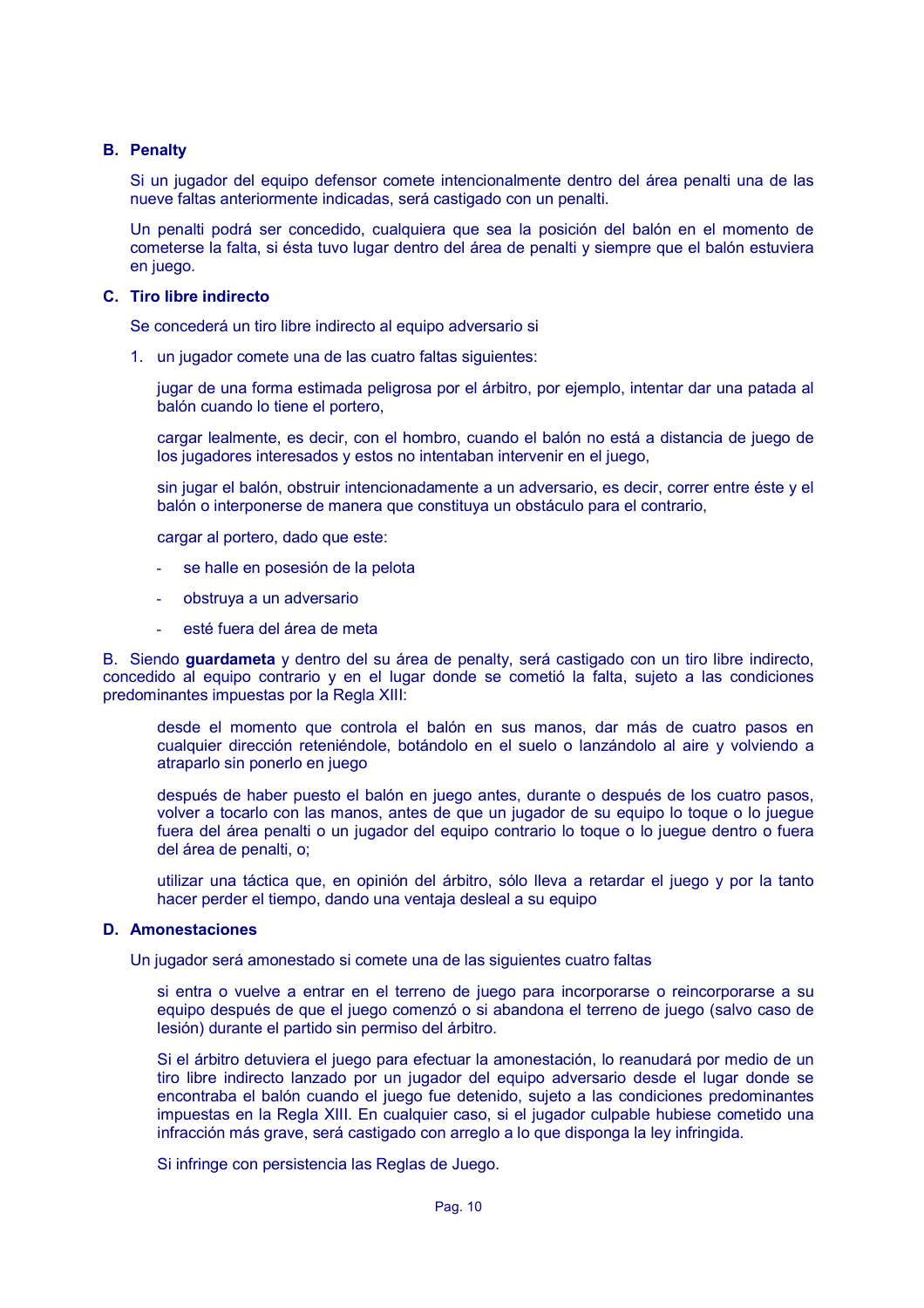- Si desaprueba con palabras o gestos cualquier decisión del árbitro.
- Si se muestra culpable de conducta incorrecta.

Por toda infracción a estas tres últimas disposiciones, el árbitro expulsará al jugador culpable del terreno de juego por un tiempo de 2 minutos, y concederá un tiro libre indirecto a favor del equipo contrario, lanzado desde el lugar donde se cometió la falta, sujeto a las condiciones predominantes impuestas por la Regla XIII y salvo que se hubiese cometido una infracción más grave de las Reglas de Juego

En toda ocasión en la que un jugador actuando deliberadamente patea el balón hacia su propio guardameta no le estará permitido tocar el balón con las manos. Sin embargo, si el guardameta toca el balón con las manos, será penalizado con un tiro libre indirecto que se otorgará al equipo contrario que será ejecutado desde el lugar donde se cometió la falta, dicho lugar estará sujeto a las condiciones impuestas en la Regla XIII. Si el balón ha superado la zona de 12 metros ningún jugador podrá retrasarlo hacia su propia zona, salvo al guardameta, caso de hacerlo el equipo del jugador que cometió la infracción será sancionado con el lanzamiento de un tiro libre indirecto desde el lugar donde se cometió la infracción.

#### **E.** Expulsiones

Un jugador será expulsado si comete una de las siguientes siete faltas:

ser culpable de juego brusco grave,

ser culpable de conducta violenta.

escupir a un adversario o cualquier otra persona,

impedir con mano intencionado un gol o malograr una oportunidad manifiesta de gol (excepto el quardameta dentro de su area).

malograr la oportunidad manifiesta de gol de un adversario que se dirige hacia la meta del jugador mediante una falta sancionable con tiro libre o penal,

emplear lenguaje o gesticular de manera ofensiva, grosera o obscena,

recibir una segunda amonestación en el mismo partido.

Si el juego fue parado a causa de una expulsión de un jugador culpable de una de estas faltas sin que ninguna otra infracción a las Reglas de juego se hava cometido, el juego se reanudará con un libre directo, concedido al equipo contrario y en el lugar donde se cometió la infracción, sujeto a las condiciones predominantes impuestas por la Regla XIII.

## **Regla XIII**

#### **Tiros libres**

Los tiros libres se clasifican en dos categorías: el tiro libre directo (del cual se puede ganar directamente un tanto en contra del equipo que cometió la falta) y el tiro libre indirecto (del que no puede lograrse válidamente un tanto sino cuando el balón, antes de traspasar la meta, haya sido jugado o tocado por un jugador distinto de aquél que efectuó el tiro).

Cuando un jugador lanza in tiro libre directo o indirecto desde el interior de su propia área de penalti, todos los jugadores del equipo contrario deberán estar por lo menos a 6 metros del balón y deberán quedarse fuera del área de penalti hasta que el balón haya sido lanzado fuera del área. El balón estará en juego inmediatamente después de haber recorrido una distancia igual a su circunferencia y haber sido lanzado más allá del área de penalty. El quardameta no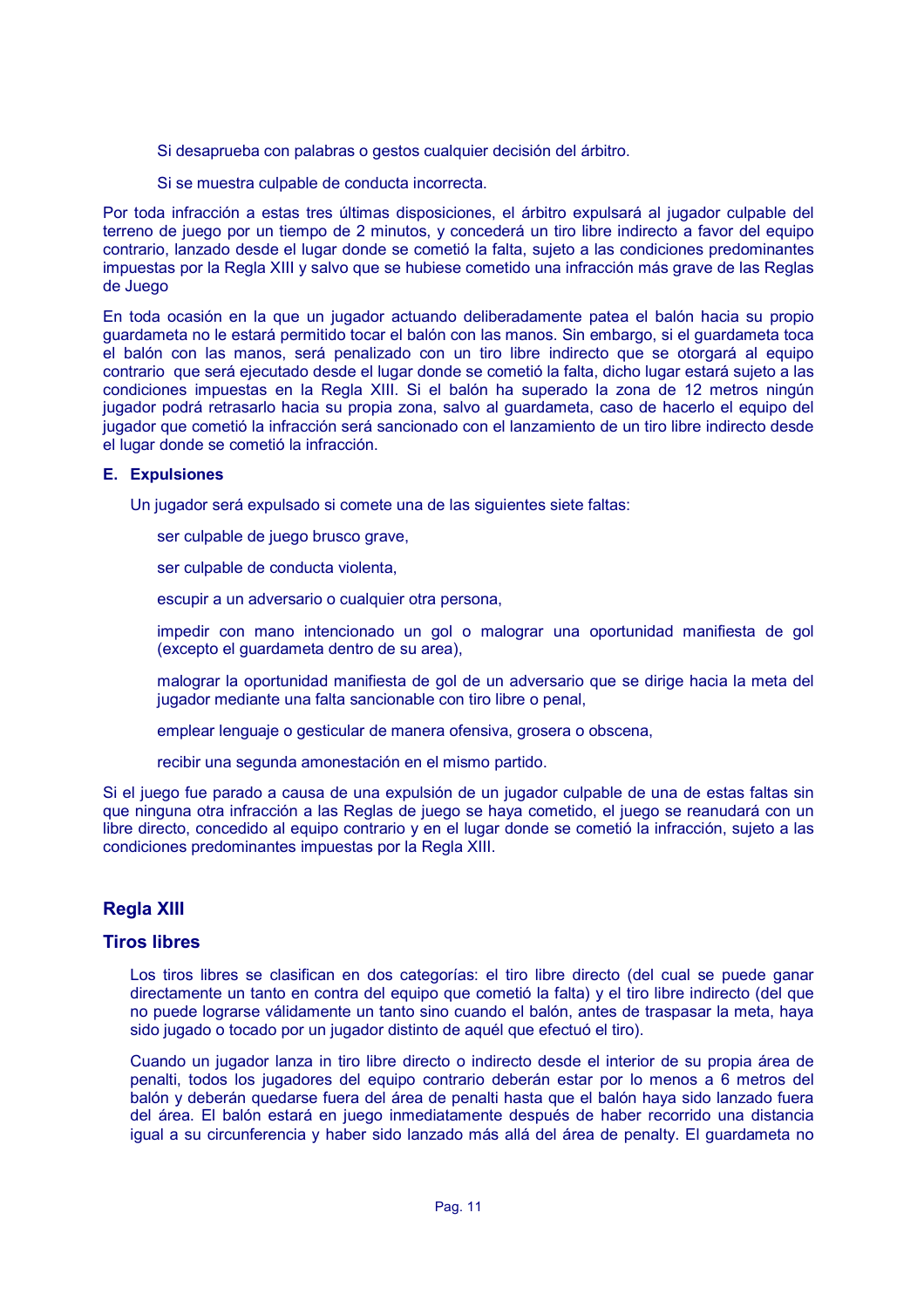podrá recibir el balón en sus manos con objeto de lanzarlo al juego. Si el balón o es tirado directamente al juego más allá del área de penalti, el tiro deberá ser repetido.

Si un jugador lanza un tiro libre directo o indirecto fuera de su propia área de penalty, todos los jugadores del equipo contrario deben estar a una distancia de al menos 6 metros del balón hasta que esté en juego, salvo si ellos se encuentran colocados sobre la propia línea de meta y entre los postes del marco. El balón estará en juego en el momento en que es pateado y se pone en movimiento.

Si un jugador del equipo contrario penetra en el área de penalty o se acerca a menos de 6 metros del balón, en cualquiera de los dos casos, antes de que el tiro libre se haya ejecutado, el árbitro deberá retrasar el tiro hasta que se cumpla con la Regla.

El balón debe estar detenido en el momento de ejecutar el tiro libre y el jugador que lo efectúe no podrá volver a jugar el balón antes de que éste haya sido tocado o jugado por otro jugador.

Lugar desde donde se debe ejecutar un tiro libre:

- a, todo tiro libre concedido al equipo defensor dentro de su propia área de meta podrá ser ejecutado desde cualquier lugar del área de meta;
- b. todo tiro libre indirecto concedido al equipo atacante dentro del área de meta adversaria deberá ser lanzado desde la parte de la línea del área de meta, paralela a la línea de meta, más cercana al sitio donde se cometió la falta.

#### **Sanción**

Si el jugador que ha efectuado un tiro libre juega de nuevo el balón antes de que ésta haya sido tocado o jugado por otro jugador, se concederá a equipo adversario un tiro libre en el sitio en donde se cometió la falta, a menos que la infracción haya sido cometida por un jugador en el área de meta contraria; en este caso, el tiro libre podrá ser ejecutado desde cualquier lugar del área de meta.

#### **Regla XIV**

#### **Penalty**

El penalty se tirará desde el punto de penalty y, antes de que se ejecute, todos los jugadores, a excepción del que va a ejecutar el castigo, debidamente identificado, y del guardameta adversario deberán estar en el interior del campo de juego, pero fuera del área de penalty y distanciados por lo menos 6 metros del punto de penalti.

El guardameta adversario deberá permanecer sobre su propia línea de meta ente los postes del marco, sin mover los pies, hasta que el balón esté en juego.

El jugador que ejecute el castigo deberá lanzar el balón hacia delante y no podrá volverlo a jugar hasta después de que haya sido tocado o jugado por otro jugador.

Será considerado en juego el balón tan pronto como haya sido pateado, es decir, que haya recorrido una distancia igual a su circunferencia. Podrá marcarse tanto directamente de un penalti.

Cuando un penalti se ejecuta durante el curso del encuentro con objeto de tirar o volver a tirar un penalty, no se anulará un gol si, antes de pasar entre los postes y bajo el travesaño, el balón toca uno o ambos postes o el travesaño o el quardameta cualquier combinación de estos factores, a condición de que no se haya cometido otra falta.

#### **Sanción**

Para toda infracción a esta regla: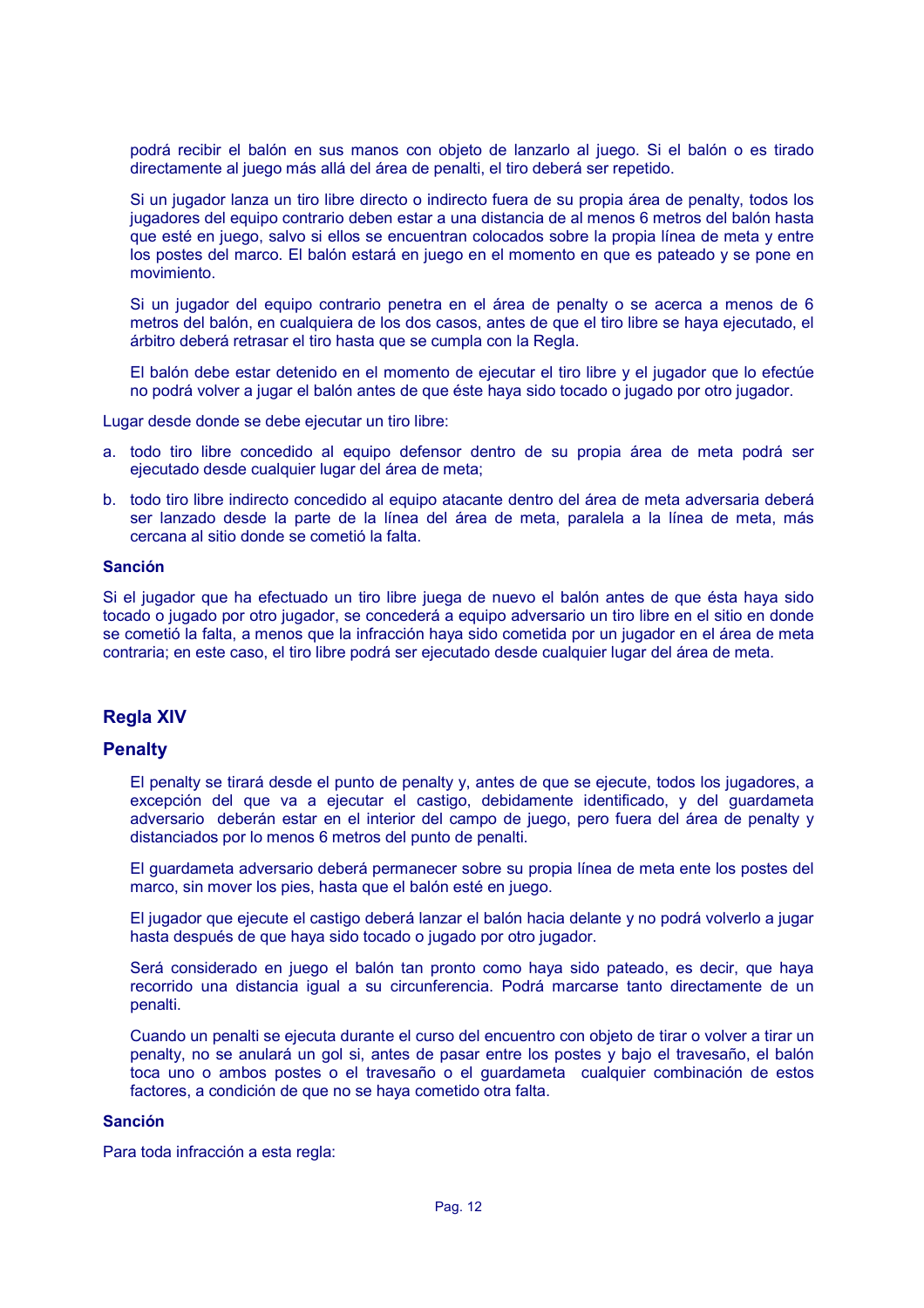Cometida por el equipo defensor, se repetirá la ejecución del penalty si no se ha marcado el tanto.

Cometida por un jugador del bando atacante que no sea el mismo que lanza el balón, si un tanto es marcado, el tanto será anulado y se tirará de nuevo el penalty.

Cometida por el jugador que lleva a efecto el golpe de castigo y cometida después de que el balón está en juego, se concederá un tiro libre indirecto al equipo contrario en el sitio en que la falta hava sido cometida, sujeto a las condiciones predominantes impuestas por a Regla XIII.

## **Reala XV**

#### Saque de banda

Cuando el balón en su totalidad haya traspasado la línea de banda, ya sea por tierra o por aire, será puesto nuevamente en juego lanzándolo al interior del campo en cualquier dirección, desde el punto por el que franqueó la línea, por un jugador del equipo contrario del que tocó el balón en último lugar.

El jugador que hace el sague, en el momento de lanzar el balón, deberá dar frente al campo de juego, y tener una parte cualquiera de cada pié sobre la línea de banda o al exterior de esta línea. Deberá lanzar el balón por detrás, por encima de la cabeza y servirse para ello de las dos manos.

Estará en juego el balón tan pronto como hava penetrado en el campo de juego, pero no podrá ser vuelto a jugar por el jugador que hizo el sague hasta que otro jugador lo hava tocado o jugado.

No podrá ganarse un tanto directamente de un saque de banda.

#### **Sanción**

Si el saque de banda no ha sido llevado a cabo regularmente, será efectuado de nuevo por un jugador del equipo contrario.

Si el jugador que hizo el sague vuelve a jugar el balón antes de que ésta haya sido tocado o jugado por otro, se concederá un tiro libre indirecto a favor del equipo contrario en el sitio en que se cometió la falta, sujeto a las condiciones predominantes impuestas por la Regla XIII.

## **Regla XVI**

#### Saque de meta

Cuando el balón en su totalidad haya traspasado la línea de meta, excluida la parte comprendida entre los postes del marco, ya sea por tierra o por aire, habiendo sido jugado en último término por un jugador del equipo atacante, se colocará en un punto cualquiera del área de meta será lanzado con el pie, directamente al juego más allá del área de penalty, por un jugador del equipo defensor, el cual no podrá volver a jugar el balón antes de que otro lo haya tocado o jugado.

El guardameta n o puede recibir en sus manos el balón en un sague de meta para lanzarlo al juego. Si no llega el balón más allá del área de penalty, es decir, directamente al juego, se hará de nuevo el saque.

No podrá ganarse un tanto directamente de un saque de meta.

Los jugadores del equipo contrario al jugador que va a ejecutar el sague de meta deberán quedarse fuera del área de penalty hasta que el balón haya sido lanzado más allá de esta área.